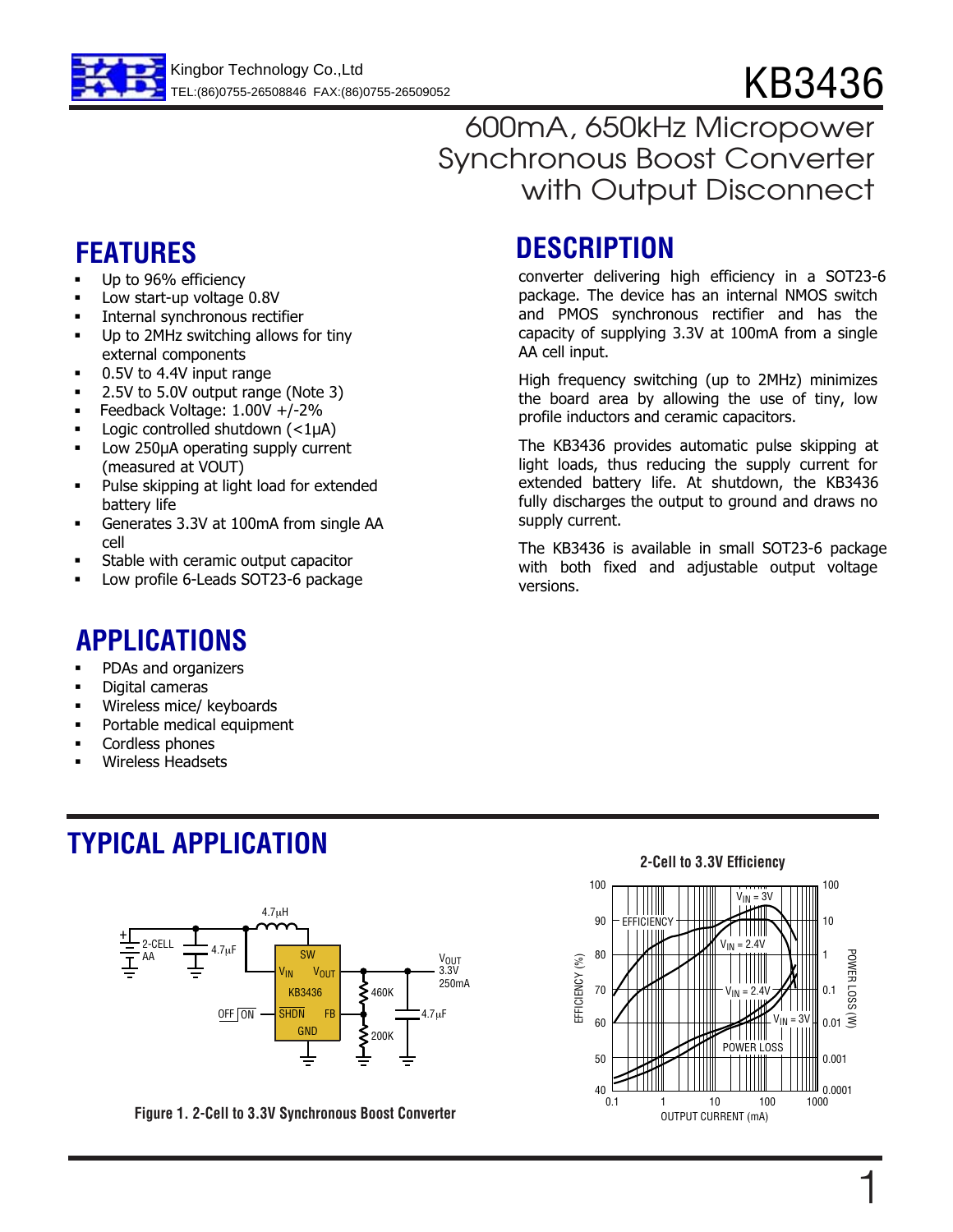| Lead Temperature (Soldering, 10 sec) 300°C |  |
|--------------------------------------------|--|

# **ABSOLUTE MAXIMUM RATINGS PACkAGE/ORDER INFORMATION**



# **ELECTRICAL CHARACTERISTICS**

**The** ● **denotes the specifications which apply over the full operating** temperature range, otherwise specifications are at T<sub>A</sub> = 25°C. V<sub>IN</sub> = 1.2V, V<sub>OUT</sub> = 3.3V, unless otherwise specified.

| <b>PARAMETER</b>                              | <b>CONDITIONS</b>                                                                      |   | MIN   | <b>TYP</b> | <b>MAX</b>   | <b>UNITS</b>  |
|-----------------------------------------------|----------------------------------------------------------------------------------------|---|-------|------------|--------------|---------------|
| Minimum Start-Up Voltage                      | $I_{\text{LOAD}} = 1 \text{mA}, V_{\text{OUT}} = 0V$                                   |   |       | 0.80       |              | V             |
| Minimum Operating Voltage                     | $SHDN = V_{IN}$                                                                        |   |       | 0.5        | 0.65         | V             |
| Output Voltage Adjust Range                   |                                                                                        |   | 2.5   |            | 5            | $\vee$        |
| Feedback Voltage +/-2%                        |                                                                                        | ● | 0.980 | 1.000      | 1.020        | $\vee$        |
| Feedback Input Current                        | $V_{FB} = 1.05V$                                                                       |   |       |            | 50           | пA            |
| Quiescent Current (Burst Mode Operation)      | $V_{FR} = 1.2V$                                                                        |   |       | 20         | 30           | μA            |
| Quiescent Current (Shutdown)                  | $V_{\overline{\text{SHDN}}}$ = 0V, Not Including Switch Leakage, $V_{\text{OUT}}$ = 0V |   |       | 0.01       | 1            | μA            |
| Quiescent Current (Active)                    | Measured on V <sub>OUT</sub> , Nonswitching                                            |   |       | 350        | 500          | μA            |
| <b>NMOS Switch Leakage</b>                    | $V_{SW} = 5V$                                                                          |   |       | 0.1        | 5            | μA            |
| <b>PMOS Switch Leakage</b>                    | $V_{SW} = 5V$ , $V_{OUT} = 0V$                                                         |   |       | 0.1        | 5            | μA            |
| NMOS Switch On Resistance                     |                                                                                        |   |       | 0.35       |              | Ω             |
| <b>PMOS Switch On Resistance</b>              |                                                                                        |   |       | 0.45       |              | Ω             |
| <b>NMOS Current Limit</b>                     |                                                                                        |   | 600   | 850        |              | mA            |
| <b>Burst Mode Operation Current Threshold</b> | $L = 4.7 \mu H$                                                                        |   |       | 1.25       |              | mA            |
| <b>Current Limit Delay to Output</b>          |                                                                                        |   |       | 40         |              | ns            |
| Max Duty Cycle                                | $V_{FB} = 0.9V$                                                                        | ● | 80    | 90         |              | $\frac{0}{0}$ |
| <b>Switching Frequency</b>                    |                                                                                        |   | 500   | 650        | 800          | kHz           |
| SHDN Input High                               |                                                                                        |   |       |            |              | V             |
| <b>SHDN Input Low</b>                         |                                                                                        |   |       |            | 0.35         | V             |
| <b>SHDN Input Current</b>                     | $V_{\overline{\text{SHDN}}}$ = 5.5V                                                    |   |       | 0.01       | $\mathbf{1}$ | μA            |
| Soft-Start Time                               | $\overline{F}$ SHDN to 90% of V <sub>OUT</sub>                                         |   |       | 2.5        |              | ms            |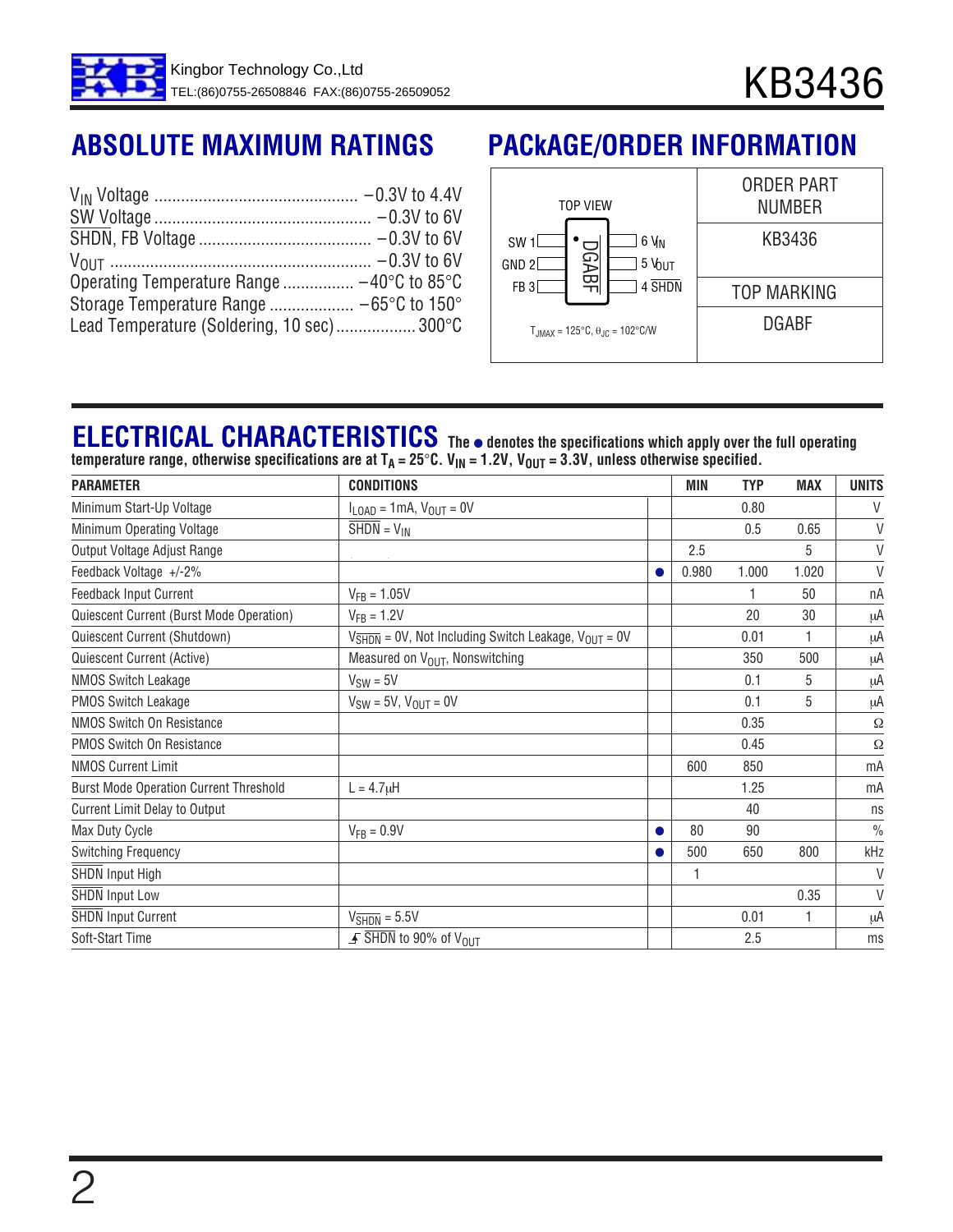# **(TA = 25**°**C unless otherwise specified) TYPICAL PERFORMANCE CHARACTERISTICS**

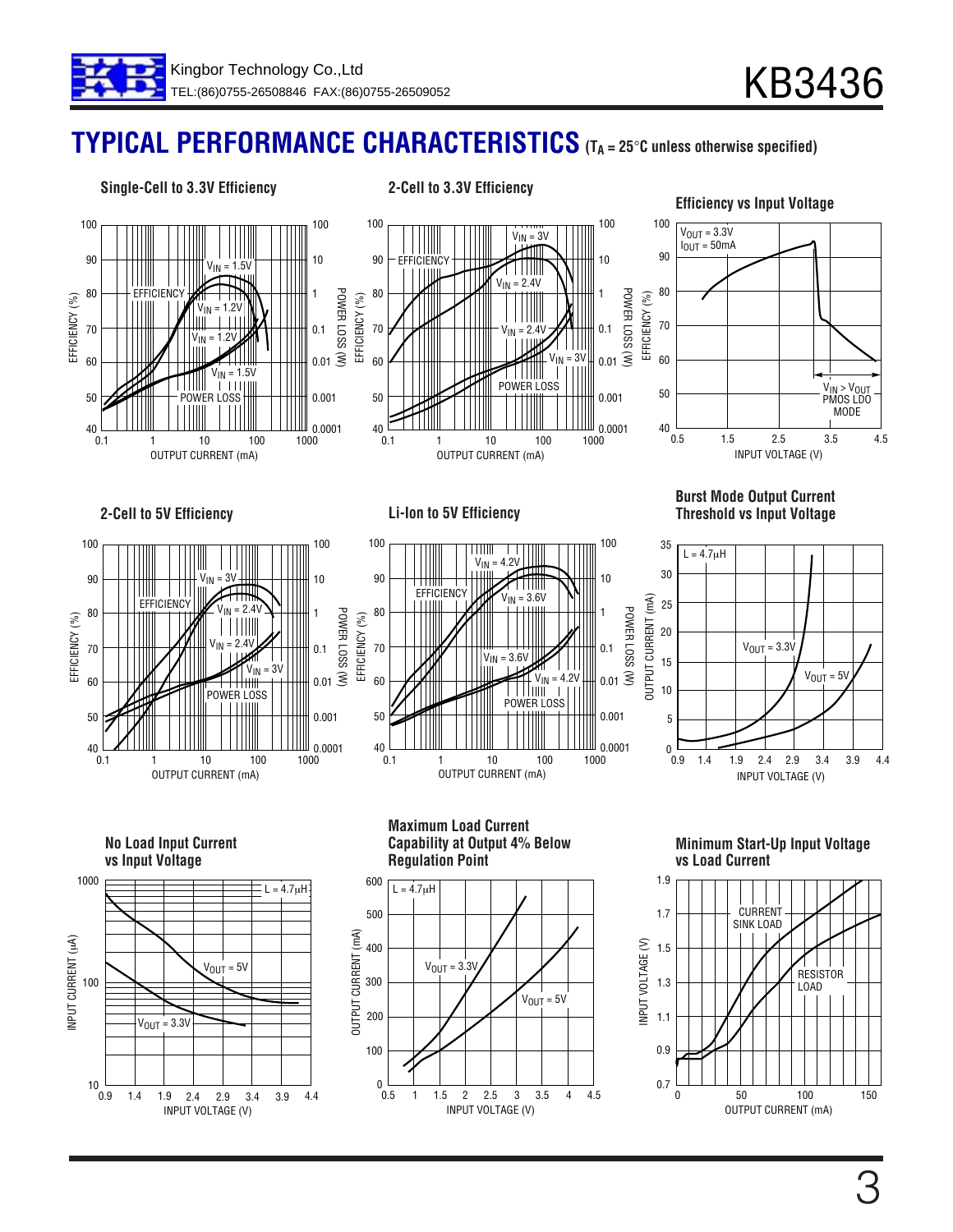

# **TYPICAL PERFORMANCE CHARACTERISTICS (TA = 25**°**C unless otherwise specified)**





#### **Burst Mode Quiescent Current vs Temperature**



#### **SW Pin Fixed Frequency Continuous Mode Operation**



#### **SW Pin Discontinuous Mode Antiringing Operation**



**Inrush Current Control and Soft-Start**

#### **Fixed Frequency and Burst Mode Operation**



C<sub>OUT</sub> = 10µF<br>C<sub>PL</sub> = 150pF

#### **Inrush Current Control and Soft-Start**



#### **Output Voltage Transient Response**



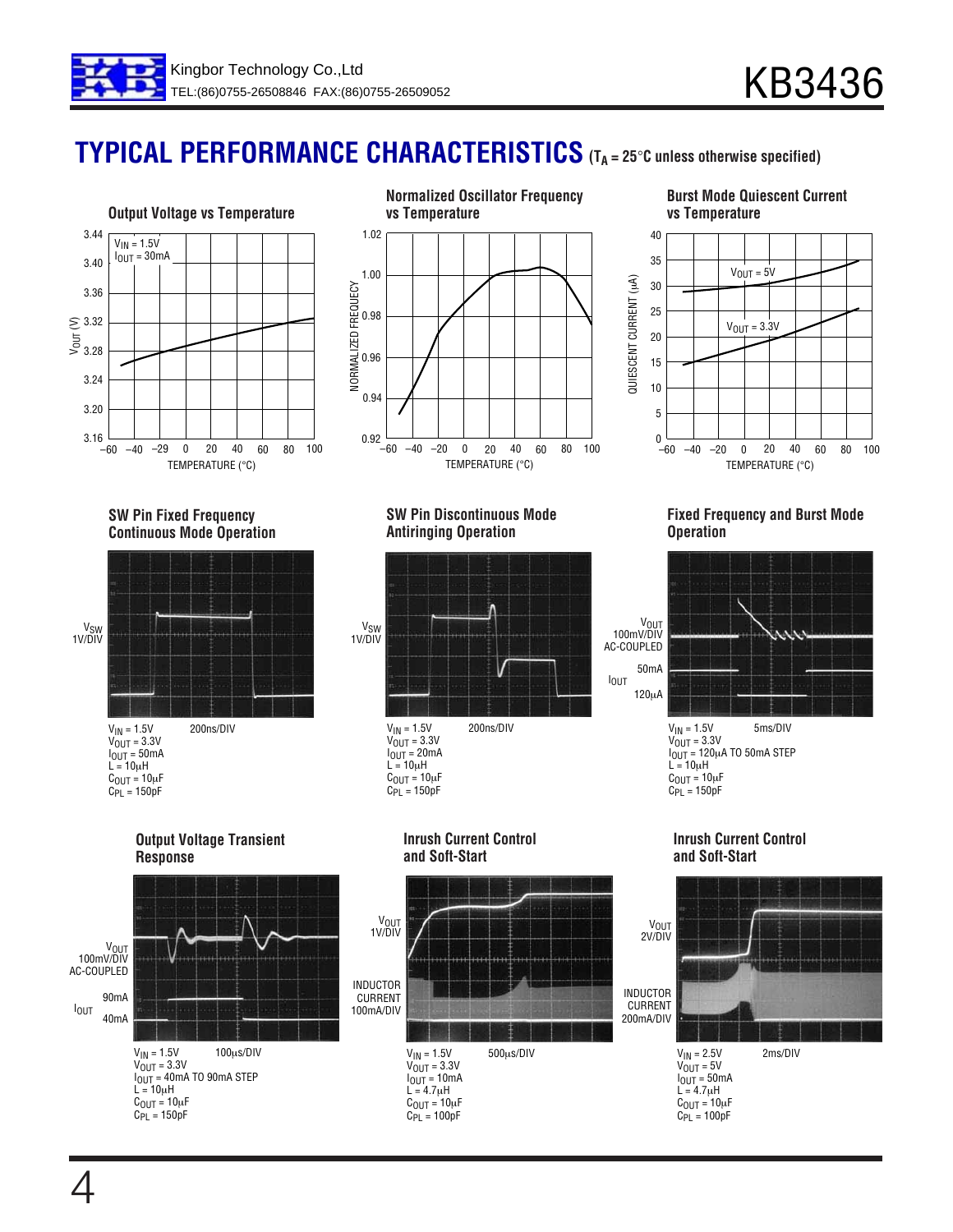

## **PIN FUNCTIONS**

**SW (Pin 1):** Switch Pin. Connect inductor between SW and  $V_{IN}$ . Keep these PCB trace lengths as short and wide as possible to reduce EMI and voltage overshoot. If the inductor current falls to zero, or SHDN is low, an internal 150 $\Omega$  antiringing switch is connected from SW to V<sub>IN</sub> to minimize EMI.

**GND (Pin 2):** Signal and Power Ground. Provide a short direct PCB path between GND and the (–) side of the output capacitor(s).

**FB (Pin 3):** Feedback Input to the g<sub>m</sub> Error Amplifier. Connect resistor divider tap to this pin. The output voltage can be adjusted from 2.5V to 5V by:

 $V_{\text{OUT}} = 1.00V \cdot [1 + (R1/R2)]$ 

**SHDN (Pin 4):** Logic Controlled Shutdown Input.

SHDN = High: Normal free running operation, 650kHz typical operating frequency.

 $\overline{\text{SHDN}}$  = Low: Shutdown, quiescent current <1 $\mu$ A. Output capacitor can be completely discharged through the load or feedback resistors. A 150 $\Omega$  resistor is internally connected between SW and  $V_{IN}$ .

**V<sub>OUT</sub>** (Pin 5): Output Voltage Sense Input and Drain of the Internal Synchronous Rectifier MOSFET. Bias is derived from  $V_{\text{OUT}}$ . PCB trace length from  $V_{\text{OUT}}$  to the output filter capacitor(s) should be as short and wide as possible.  $V_{OUT}$ is completely disconnected from  $V_{IN}$  when SHDN is low due to the output disconnect feature.

**V<sub>IN</sub>** (Pin 6): Battery Input Voltage. The device gets its start-up bias from  $V_{IN}$ . Once  $V_{OUT}$  exceeds  $V_{IN}$ , bias comes from  $V_{\text{OUT}}$ . Thus, once started, operation is completely independent from  $V_{IN}$ . Operation is only limited by the output power level and the battery's internal series resistance.

## **SIMPLIFIED BLOC DIAGRAM**

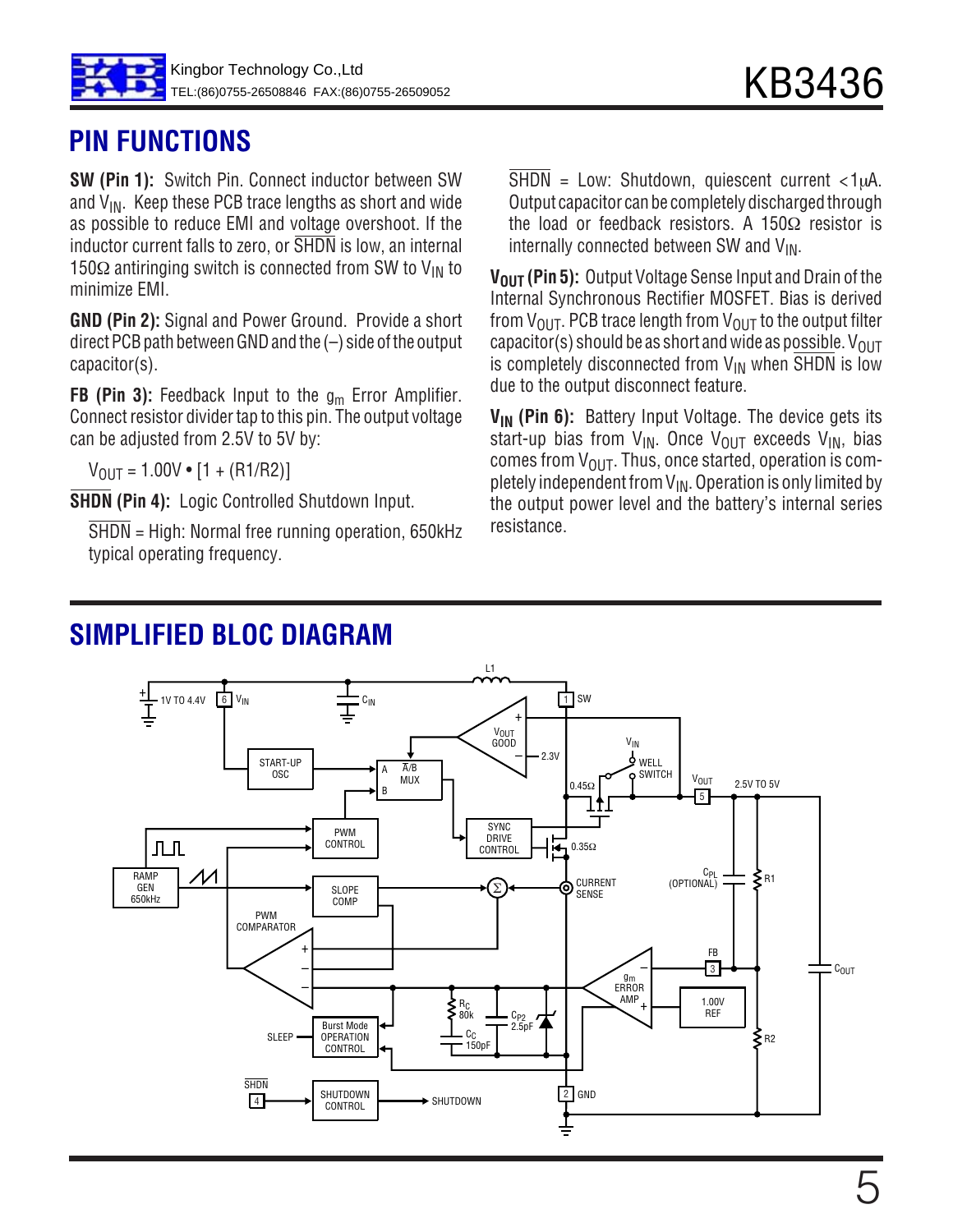

# **OPERATION**

The KB3436 are 650kHz, synchronous boost

converters housed in a 6-lead SOT-23 package. Able to operate from an input voltage below 1V, the device features fixed frequency, current mode PWM control for exceptional line and load regulation. Low  $R_{DS(ON)}$  internal MOSFET switches enable the device to maintain high efficiency over a wide range of load current. Detailed descriptions of the different operating modes follow. Operation can be best understood by referring to the Block Diagram.

## **LOW VOLTAGE START-UP**

The KB3436 include an independent start-up

oscillator designed to start up at input voltages of 0.8V typically. The frequency and duty cycle of the start-up oscillator are internally set to 150kHz and 67% respectively. In this mode, the IC operates completely open-loop and the current limit is also set internally to 600mA. Once the output voltage exceeds 2.3V, the start-up circuitry is disabled and normal close-loop PWM operation is initiated. In normal mode, the KB3436 power

themselves from  $V_{\text{OUT}}$  instead of  $V_{\text{IN}}$ . This allows the battery voltage to drop to as low as 0.5V without affecting the circuit operation. The only limiting factor in the application becomes the ability of the battery to supply sufficient energy to the output. Soft-start and inrush current limiting are provided during start-up as well as normal mode operation.

## **Soft-Start**

The KB3436 provide soft-start by charging an

internal capacitor with a very weak current source. The voltage on this capacitor, in turn, slowly ramps the peak inductor current from zero to a maximum value of 850mA. The soft-start time is typically 2.5ms, the time it takes to charge the capacitor from zero to 1.20V. However, this time varies greatly with load current, output voltage and input voltage (see Typical Performance Characteristics, Inrush Current Control and Soft-Start). The soft-start capacitor is discharged completely in the event of a commanded shutdown or a thermal shutdown. It is discharged only partially in case of a short circuit at the output.

## **LOW NOISE FIXED FREQUENCY OPERATION**

## **Oscillator**

The frequency of operation is internally set to 650kHz.

## **Error Amp**

The error amplifier is an internally compensated transconductance type (current output) with a transconductance  $(g_m)$  = 33 microsiemens. The internal 1.00V reference voltage is compared to the voltage at the FB pin to generate an error signal at the output of the error amplifier. A voltage divider from  $V_{\text{OUT}}$  to ground programs the output voltage via FB from 2.5V to 5V using the equation:

 $V_{OUT} = 1.00V \cdot [1 + (R1/R2)]$ 

### **Current Sensing**

Lossless current sensing converts the NMOS switch current signal to a voltage to be summed with the internal slope compensation. The summed signal is compared to the error amplifier output to provide a peak current control command for the PWM. Peak switch current is limited to approximately 600mA independent of input or output voltage. The switch current signal is blanked for 60ns to enhance noise rejection.

### **Zero Current Comparator**

The zero current comparator monitors the inductor current to the output and shuts off the synchronous rectifier once this current reduces to approximately 27mA. This prevents the inductor current from reversing in polarity thereby improving efficiency at light loads.

## **Antiringing Control**

The antiringing control circuitry prevents high frequency ringing of the SW pin as the inductor current goes to zero in discontinuous mode. The damping of the resonant circuit formed by L and  $C_{SW}$  (capacitance on SW pin) is achieved by placing a 150 $\Omega$  resistor across the inductor.

## **Synchronous Rectifier**

To prevent the inductor current from running away, the PMOS synchronous rectifier is only enabled when  $V_{OUT}$  $(V_{IN} + 0.1V)$  and the FB pin is >0.8V.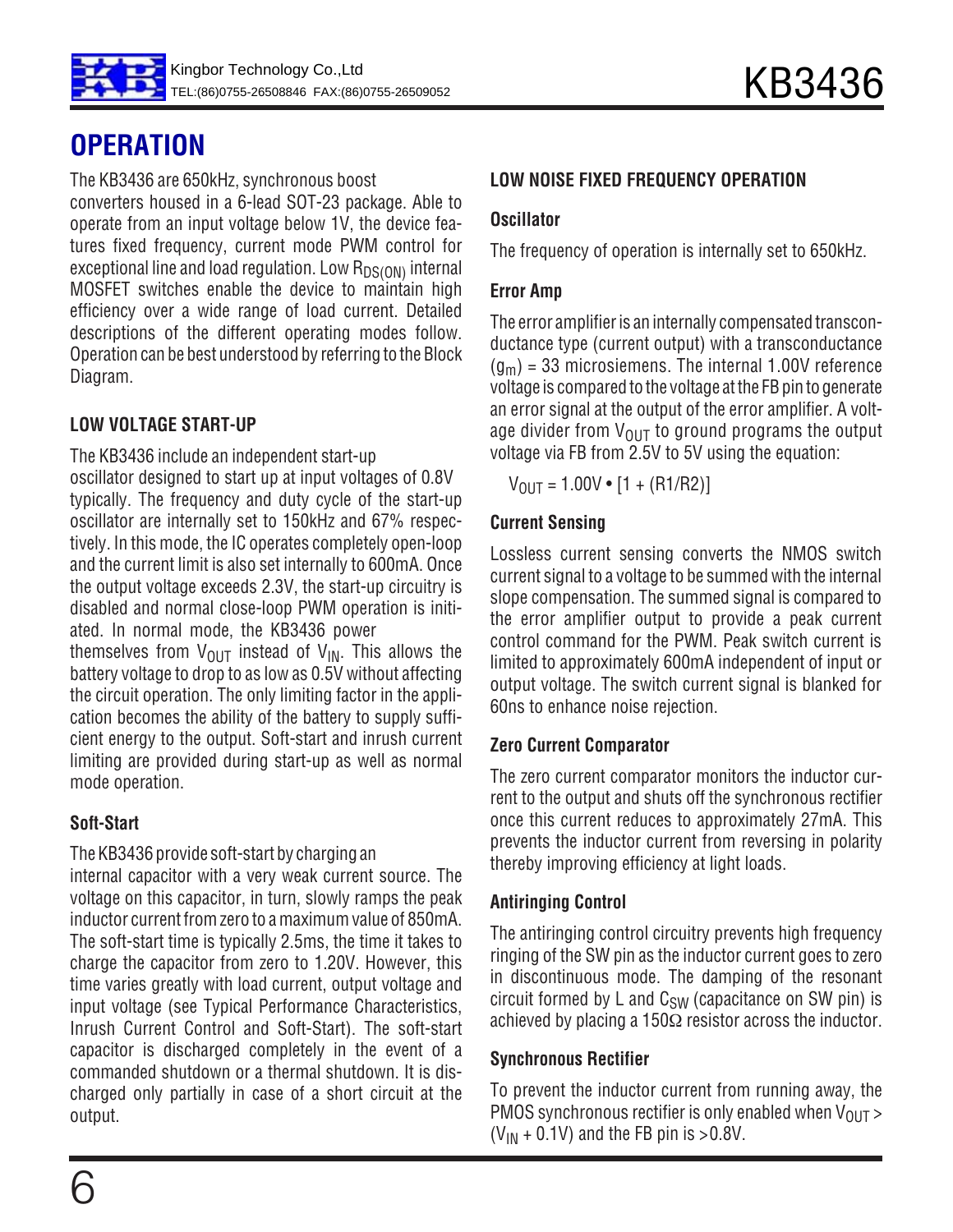

#### **Thermal Shutdown**

An internal temperature monitor will start to reduce the peak current limit if the die temperature exceeds 125°C. If the die temperature continues to rise and reaches 160°C, the part will go into thermal shutdown, all switches will be turned off and the soft-start capacitor will be reset. The part will be enabled again when the die temperature drops by about 15°C.

### **Burst Mode OPERATION**

Portable devices frequently spend extended time in low power or standby mode, only switching to high power consumption when specific functions are enabled. To improve battery life in these types of products, it is important to maintain a high power conversion efficiency over a wide output power range. The KB3436 provides automatic Burst Mode operation to increase efficiency of the power converter at light loads. Burst Mode operation is initiated if the output load current falls below an internally programmed threshold. This threshold has an inverse dependence on the duty cycle of the converter and also the value of the external inductor (See Typical Performance Characteristics, Output Current Burst Mode Threshold vs  $V_{IN}$ ). Once Burst Mode operation is initiated, only the circuitry required to monitor the output is kept alive and the rest of the device is turned off. This is referred to as the sleep state in which the IC consumes only  $20\mu A$ from the output capacitor. When the output voltage droops by about 1% from its nominal value, the part wakes up and commences normal PWM operation. The output capacitor recharges and causes the part to re-enter the sleep state if the output load remains less than the Burst Mode threshold. The frequency of this intermittent PWM or burst operation depends on the load current; that is, as the load current drops further below the burst threshold, the KB3436 turns on less frequently. When the load current increases above the burst threshold, the KB3436 seamlessly resumes continuous PWM operation. Thus, Burst Mode operation maximizes the efficiency at very light loads by minimizing switching and quiescent losses. However, the output ripple typically increases to about 2% peak-to-peak. Burst Mode ripple can be reduced, in some circumstances, by placing a small phase-lead capacitor  $(C_{PI})$  between  $V_{OUIT}$  and FB pins (refer to the Block

Diagram). However, this may adversely affect the efficiency and the quiescent current requirement at light loads. Typical values of  $C_{PI}$  range from 15pF to 220pF.

#### **OUTPUT DISCONNECT AND INRUSH LIMITING**

The KB3436 are designed to allow true output

disconnect by eliminating body diode conduction of the internal PMOS rectifier. This allows  $V_{OIIT}$  to go to zero volts during shutdown, drawing zero current from the input source. It also allows for inrush current limiting at start-up, minimizing surge currents seen by the input supply. Note that to obtain the advantage of output disconnect, there must not be an external Schottky diode connected between the SWITCH pin and  $V_{OUT}$ .

Board layout is extremely critical to minimize voltage overshoot on the SWITCH pin due to stray inductance. Keep the output filter capacitor as close as possible to the  $V_{\text{OUT}}$  pin and use very low ESR/ESL ceramic capacitors tied to a good ground plane. For applications with  $V_{OUT}$ over 4.3V, a Schottky diode is required to limit the peak SWITCH voltage to less than 6V unless some form of external snubbing is employed. This diode must also be placed very close to the pins to minimize stray inductance. See the Applications Information.

## **SHORT CIRCUIT PROTECTION**

Unlike most boost converters, the KB3436 allow their output to be short circuited due to the output disconnect feature. The devices incorporate internal features such as current limit foldback, thermal regulation and thermal shutdown for protection from an excessive overload or short circuit. In the event of a short circuit, the internal soft-start capacitor gets partially discharged. This, in turn, causes the maximum current limit to foldback to a smaller value. In addition to this, a thermal regulation circuit starts to dial back the current limit farther if the die temperature rises above 125°C. If the die temperature still reaches 160°C, the device shuts off entirely.

### **V<sub>IN</sub>** > V<sub>OUT</sub> OPERATION

The KB3436 will maintain voltage regulation even if the input voltage is above the output voltage. This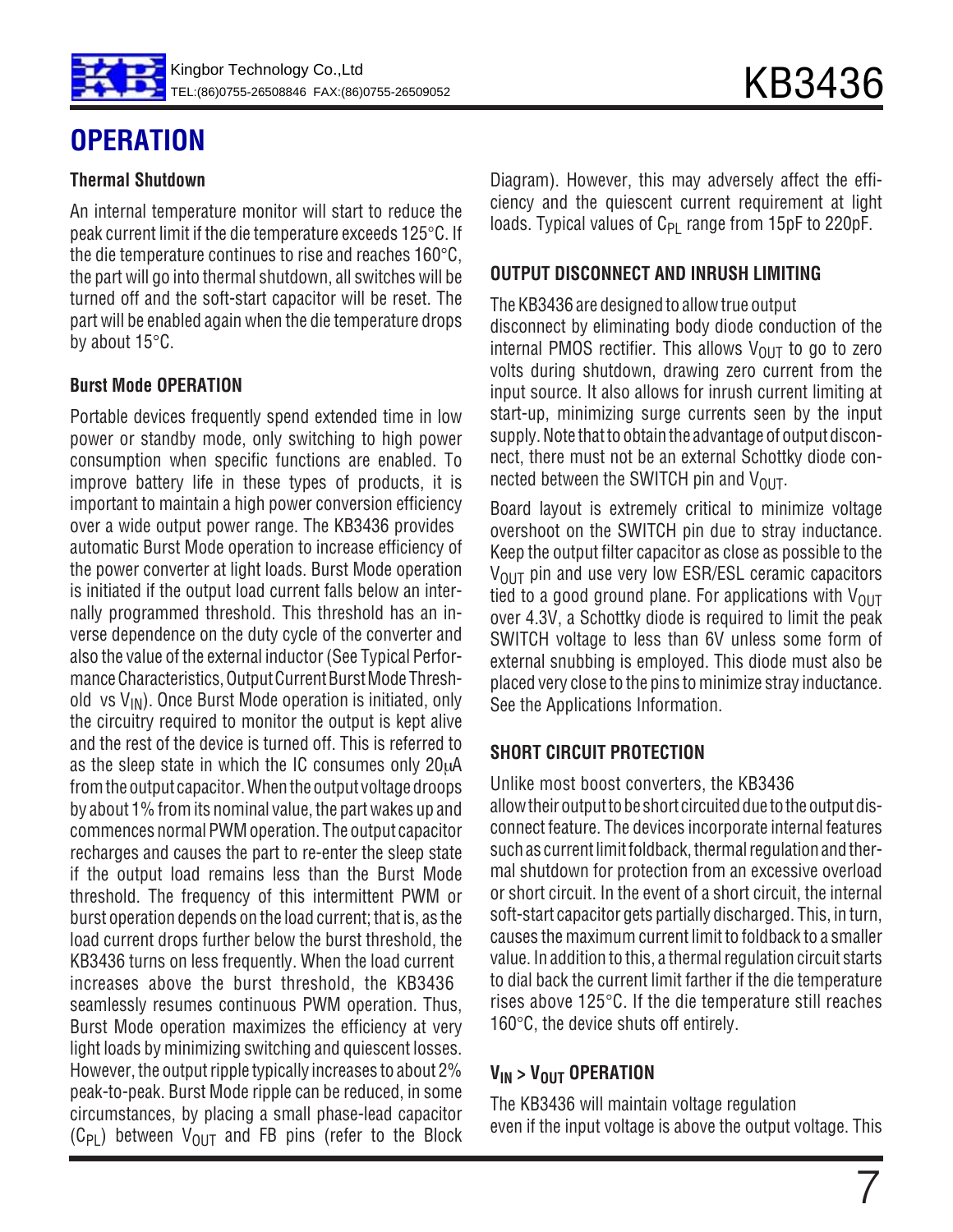

## **OPERATION**

is achieved by terminating the switching of the synchronous PMOS and applying  $V_{IN}$  statically on its gate. This ensures that the slope of the inductor current will reverse during the time current is flowing to the output. Since the PMOS no longer acts as a low impedance switch in this mode, there will be more power dissipation within the IC. This will cause a sharp drop in the efficiency (see Typical Performance Characteristics, Efficiency vs  $V_{IN}$ ). The maximum output current should be limited in order to maintain an acceptable junction temperature.

# **APPLICATIONS INFORMATION**

## **PCB LAYOUT GUIDELINES**

The high speed operation of the KB3436 demands careful attention to board layout. You will not get advertised performance with careless layout. Figure 2 shows the recommended component placement. A large ground pin copper area will help to lower the chip temperature. A multilayer board with a separate ground plane is ideal, but not absolutely necessary.



RECOMMENDED COMPONENT PLACEMENT. TRACES CARRYING HIGH CURRENT ARE DIRECT. TRACE AREA AT FB PIN IS SMALL. LEAD LENGTH TO BATTERY IS SHORT

**Figure 2. Recommended Component Placement for Single Layer Board**

### **COMPONENT SELECTION**

### **Inductor Selection**

The KB3436 can utilize small surface mount and chip inductors due to its fast 650kHz switching frequency. Typically, a 4.7µH inductor is recommended for most applications. Larger values of inductance will allow greater output current capability by reducing the inductor ripple current. Increasing the inductance above 10µH will increase size while providing little improvement in output current capability.

The approximate output current capability of the KB3436 versus inductance value is given in the equation below and illustrated graphically in Figure 3.

$$
I_{OUT(MAX)} = \eta \cdot \left(I_P - \frac{V_{IN} \cdot D}{f \cdot L \cdot 2}\right) \cdot (1 - D)
$$

where:

 $\eta$  = estimated efficiency

 $I_P$  = peak current limit value (0.6A)

 $V_{IN}$  = input (battery) voltage

D = steady-state duty ratio =  $(V_{\text{OUT}} - V_{\text{IN}})/V_{\text{OUT}}$ 

f = switching frequency (650kHz typical)

 $L =$ inductance value



**Figure 3. Maximum Output Current vs Inductance Based on 90% Efficiency**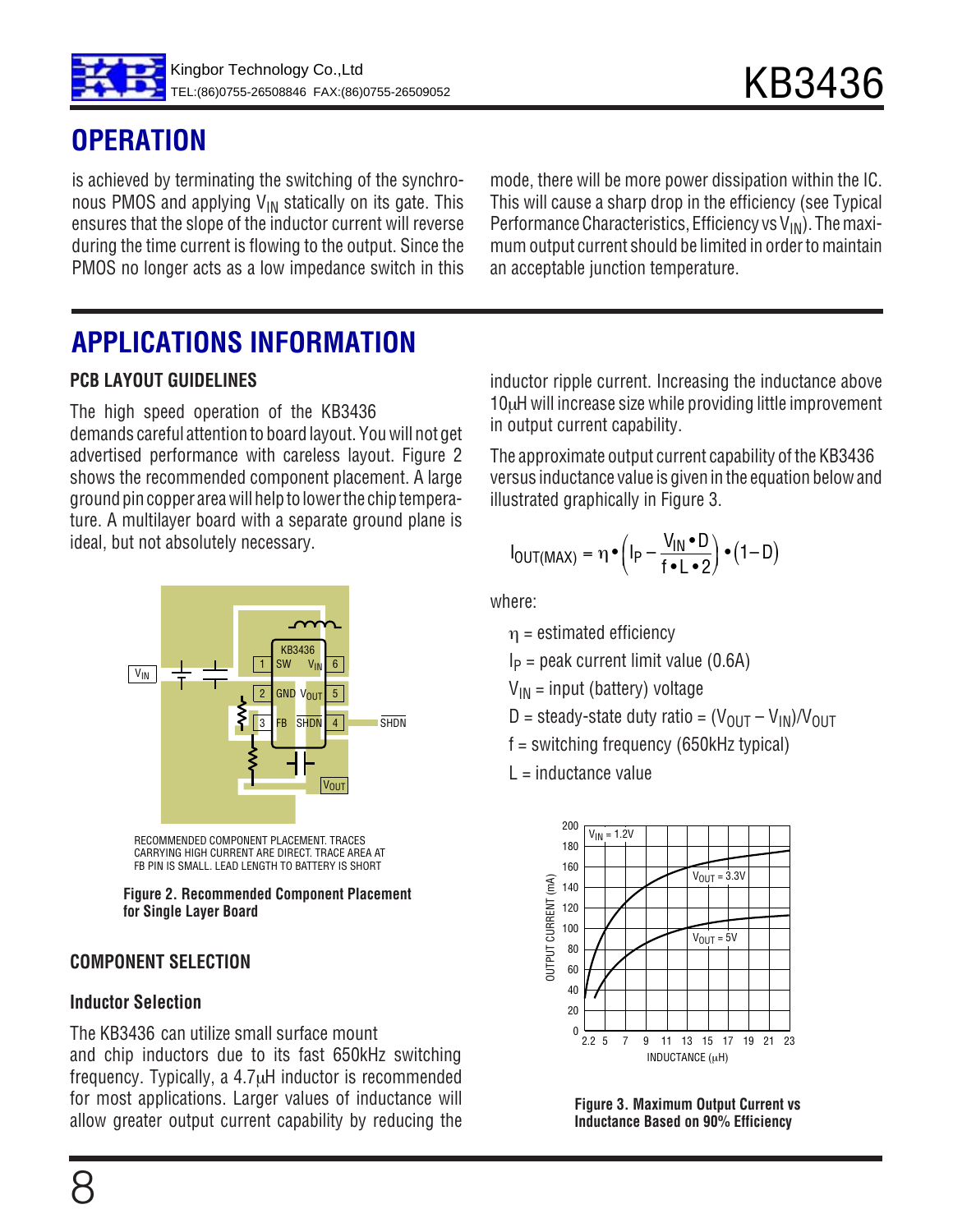# **APPLICATIONS INFORMATION**

The inductor current ripple is typically set for 20% to 40% of the maximum inductor current  $(I_P)$ . High frequency ferrite core inductor materials reduce frequency dependent power losses compared to cheaper powdered iron types, improving efficiency. The inductor should have low ESR (series resistance of the windings) to reduce the <sup>2</sup>R power losses, and must be able to handle the peak inductor current without saturating. Molded chokes and some chip inductors usually do not have enough core to support the peak inductor currents of 850mA seen on the KB3436. To minimize radiated noise, use a

toroid, pot core or shielded bobbin inductor. See Table 1 for some suggested components and suppliers.

| <b>PART</b>   | $(\mu H)$ | MAX<br>DCR<br>$m\Omega$ | <b>HEIGHT</b><br>(mm) | VENDOR            |
|---------------|-----------|-------------------------|-----------------------|-------------------|
| CDRH5D18-4R1  | 4.1       | 57                      | 2.0                   | Sumida            |
| CDRH5D18-100  | 10        | 124                     | 2.0                   | www.sumida.com    |
| CDRH3D16-4R7  | 4.7       | 105                     | 1.8                   |                   |
| CDRH3D16-6R8  |           | 170                     | 1.8                   |                   |
| CR43-4R7      | 4.7       | 109                     | 3.5                   |                   |
| CR43-100      | 10        | 182                     | 3.5                   |                   |
| CMD4D06-4R7MC | 4.7       | 216                     | 0.8                   |                   |
| CMD4D06-3R3MC | 3.3       | 174                     | 0.8                   |                   |
| DS1608-472    | 4.7       | 60                      | 2.9                   | Coilcraft         |
| DS1608-103    | 10        | 75                      | 2.9                   | www.coilcraft.com |
| D01608C-472   | 4.7       | 90                      | 2.9                   |                   |
| D52LC-4R7M    | 4.7       | 84                      | 2.0                   | Toko              |
| D52LC-100M    | 10        | 137                     | 2.0                   | www.tokoam.com    |
| LQH32CN4R7M24 | 4.7       | 195                     | 2.2                   | Murata            |
|               |           |                         |                       | www.murata.com    |

#### **Table 1. Recommended Inductors**

#### **Output and Input Capacitor Selection**

Low ESR (equivalent series resistance) capacitors should be used to minimize the output voltage ripple. Multilayer ceramic capacitors are an excellent choice as they have extremely low ESR and are available in small footprints. A 4.7µF to 15µF output capacitor is sufficient for most applications. Larger values up to 22µF may be used to obtain extremely low output voltage ripple and improve transient response. An additional phase lead capacitor may be required with output capacitors larger than 10µF to maintain acceptable phase margin. X5R and X7R dielectric materials are preferred for their ability to maintain capacitance over wide voltage and temperature ranges.

Low ESR input capacitors reduce input switching noise and reduce the peak current drawn from the battery. It follows that ceramic capacitors are also a good choice for input decoupling and should be located as close as possible to the device. A 10<sub>u</sub>F input capacitor is sufficient for virtually any application. Larger values may be used without limitations. Table 2 shows a list of several ceramic capacitor manufacturers. Consult the manufacturers directly for detailed information on their entire selection of ceramic capacitors.

#### **Table 2. Capacitor Vendor Information**

| <b>SUPPLIER</b> | <b>WEBSITE</b>  |  |  |
|-----------------|-----------------|--|--|
| AVX             | www.avxcorp.com |  |  |
| Murata          | www.murata.com  |  |  |
| Taiyo Yuden     | www.t-yuden.com |  |  |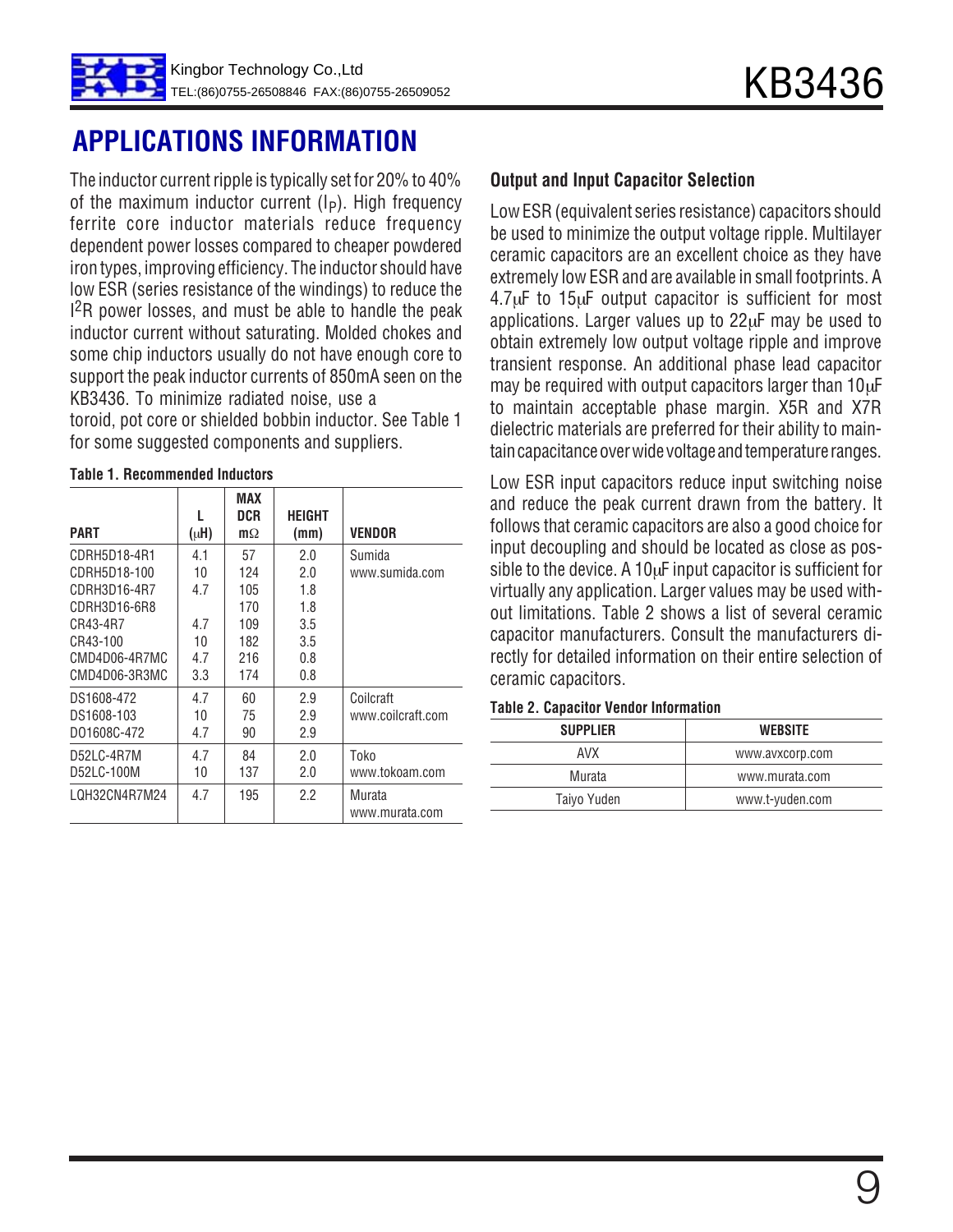

## **TYPICAL APPLICATION**





Application Circuit for V<sub>OUT</sub> > 4.3V Where Inrush Current Limiting and Output Disconnect are Not Required

**Single AA Cell to 2.5V Synchronous Boost Converter**



**Single AA Cell to 3.3V Synchronous Boost Converter**